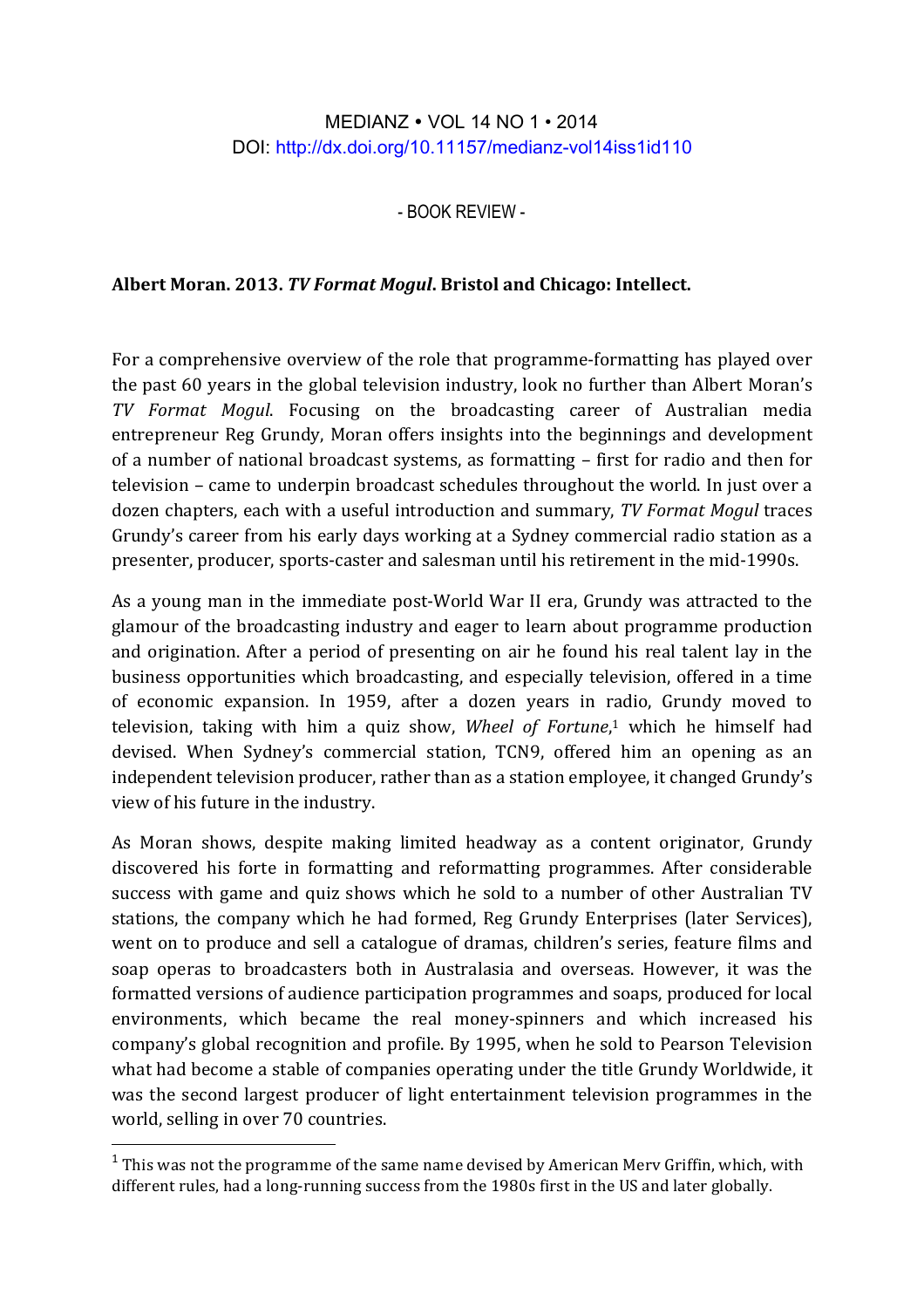Beginning in an ad hoc way, programme-formatting had started with radio and involved the adaptation of mainly US audience participation programmes for local environments in other countries. This practice continued when television came on stream. Many producers used US programme formats, often without the knowledge of the originators, although some, like the BBC, made token payments for adaptations. By the late 1970s, after the US signed the Berne Convention on copyrighting, formatting became both a licensed and lucrative way of protecting ownership rights. Grundy had begun adapting American radio quiz shows for Australian listeners while working for Sydney's commercial radio stations 2SM and 2CH. By the mid-1960s, after his move into television, he was making regular trips to the US to watch new television programmes as they went to air, first photographing on-screen images and audiotaping programmes and later, as recording technology developed, video-recording many programmes for Australian consumption.

His fortunes further rose with the increasing deregulation and privatisation of many national broadcast systems so that, whereas Grundy had at first been limited to the Australian commercial broadcasting sector, new markets opened up for him both at home and abroad. Later still, in the multi-channel environment of digitalisation, broadcasters' needs to fill ever more viewing hours offered Grundy countless openings for his catalogue of game shows, quiz shows and soaps. His ability to see and embrace the opportunities which licensed formatting, deregulation, privatisation and later digitalisation offered presented opportunities to expand his business empire from one side of the globe to the other. Grundy's only real disappointment lay in his failure to succeed in the US market, which he had early seen as a great prize. Despite the success of an American reformatted version of the TV series *Prisoner* and despite operating US offices over many years, Grundy's companies never really achieved more than a toehold in the US market.

Moran's account of Grundy's business success is both thorough and readable. Though never managing to conduct a face-to-face interview with the subject, Moran's research into his life and career is impressive, as is his knowledge of both Australian broadcasting and the broadcast systems in which Grundy made his sales. Grundy's own memoir, published in 2010, and his responses to questions which Moran faxed to him fill out the picture of a man who devoted his entire working life to pursuing business success. Though he suffered setbacks in his early years when several of his programmes were cancelled by networks, his persistence, drive and business acumen, as well as always developing strategies for shoring up the company against failure, make for an interesting textbook case.

Albert Moran identifies another reason for Grundy's success: a talent for bringing into his company producers and executives with considerable broadcasting experience. Their own contributions over many years were significant. Some produced Grundy programmes and acted as consultants to overseas producers when game shows and